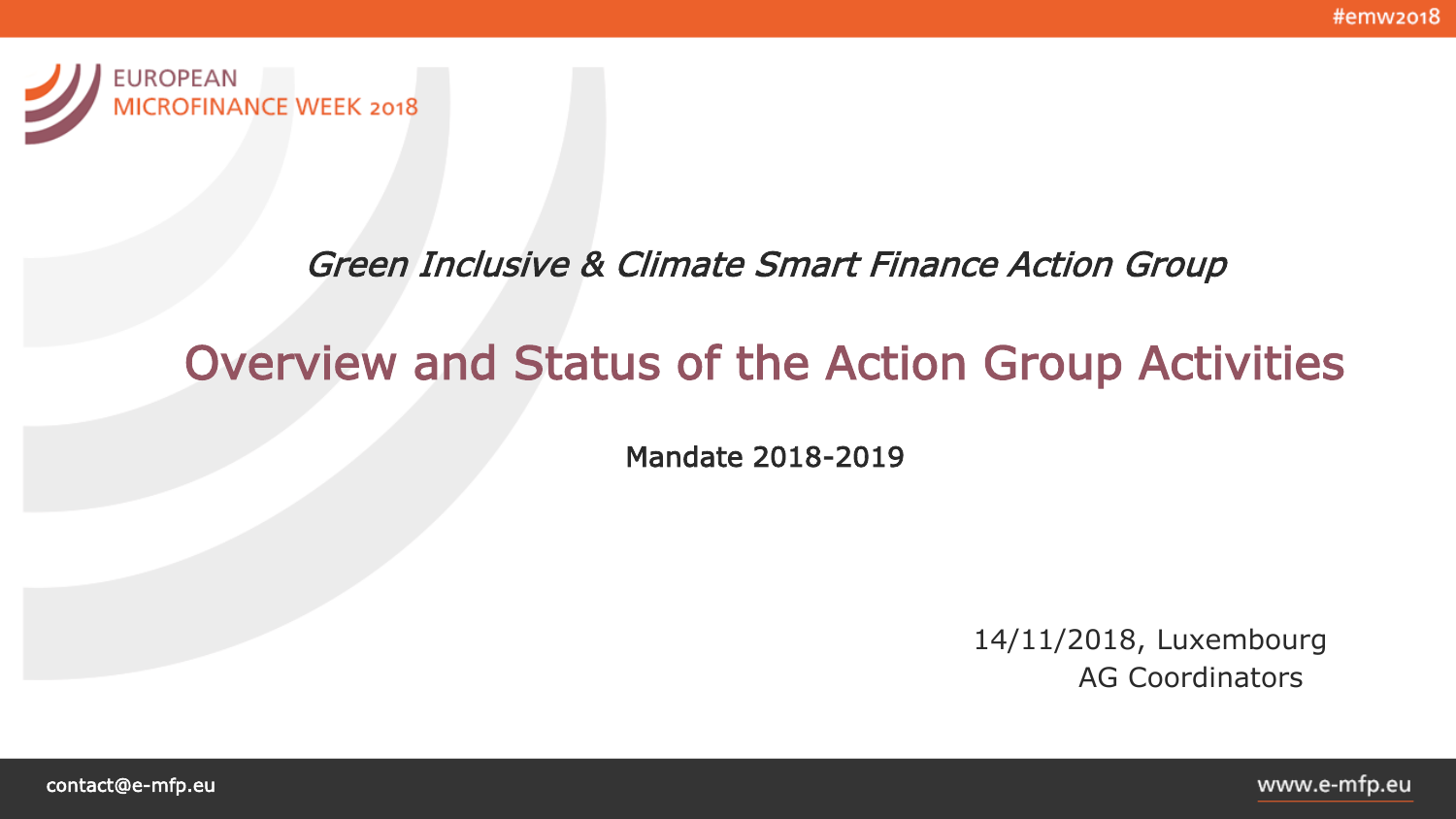

#### Areas of Intervention

- (A) Mainstreaming the Green Index
- (B) Collecting and sharing lessons learned from various business cases
- (C) Monitoring and building capacity on the latest trends in the Green Finance Sector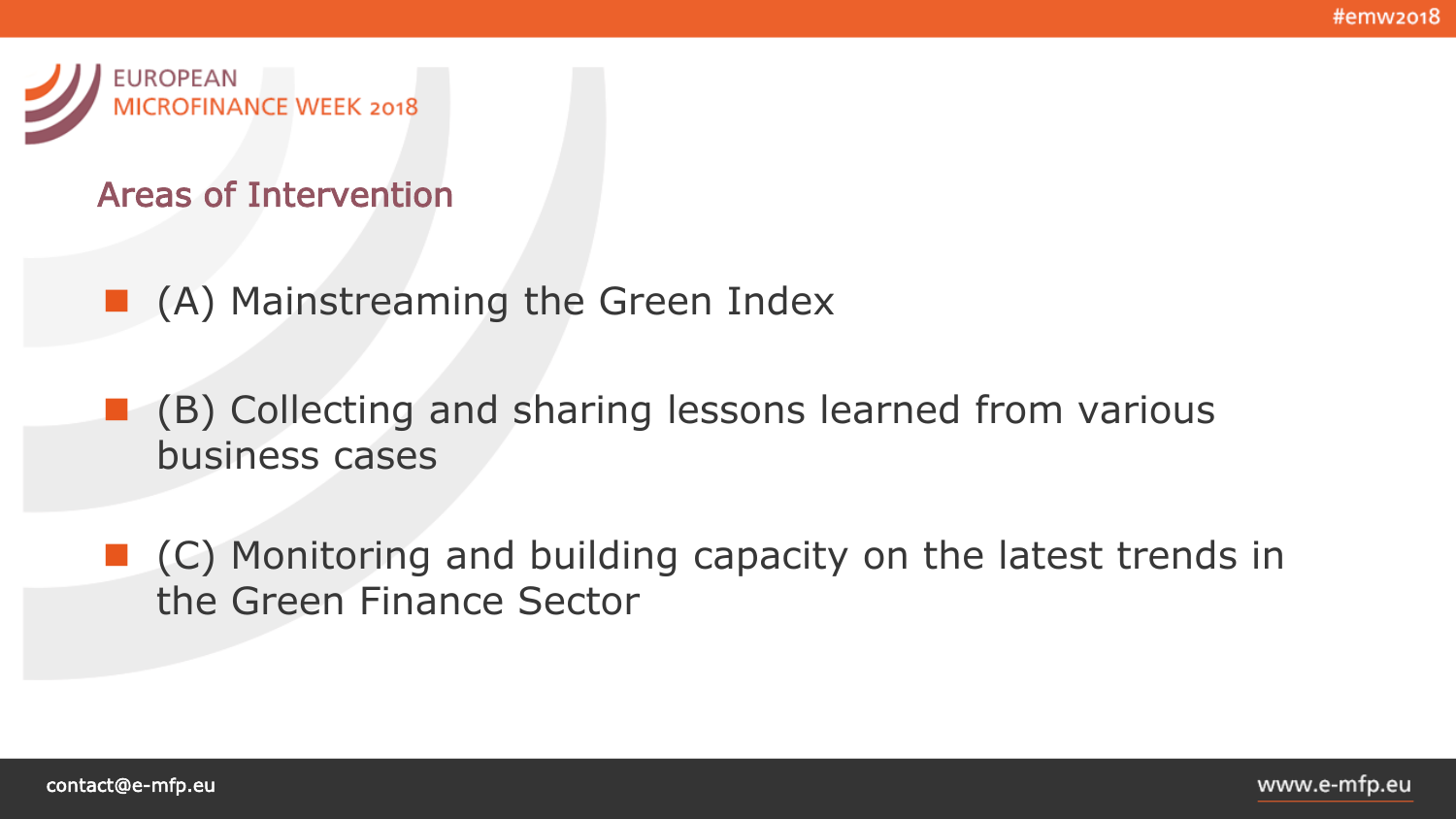

### (A) Mainstreaming the Green Index – Conducted Activities

### Green Guide for SPI4 with CERISE

**1** Workshop on the Green Index in Paris App for interactive exercise on the GI developed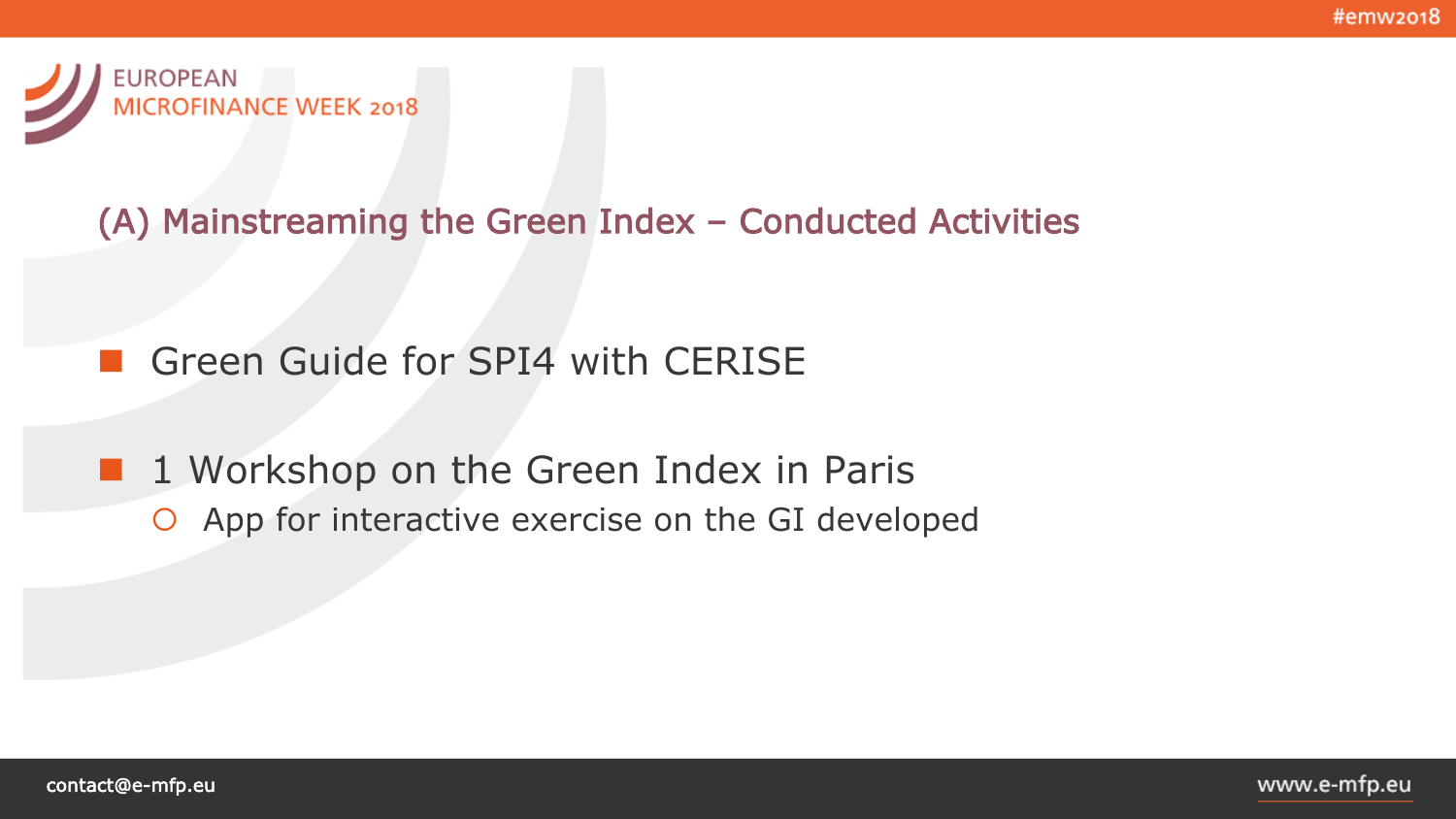

### (A) Mainstreaming the Green Index – Activities in the Pipeline

- 1 Workshop on the Green Index at EMW18
- **Other 2 workskshops for next year**  Material for moderators available
	- Improved online content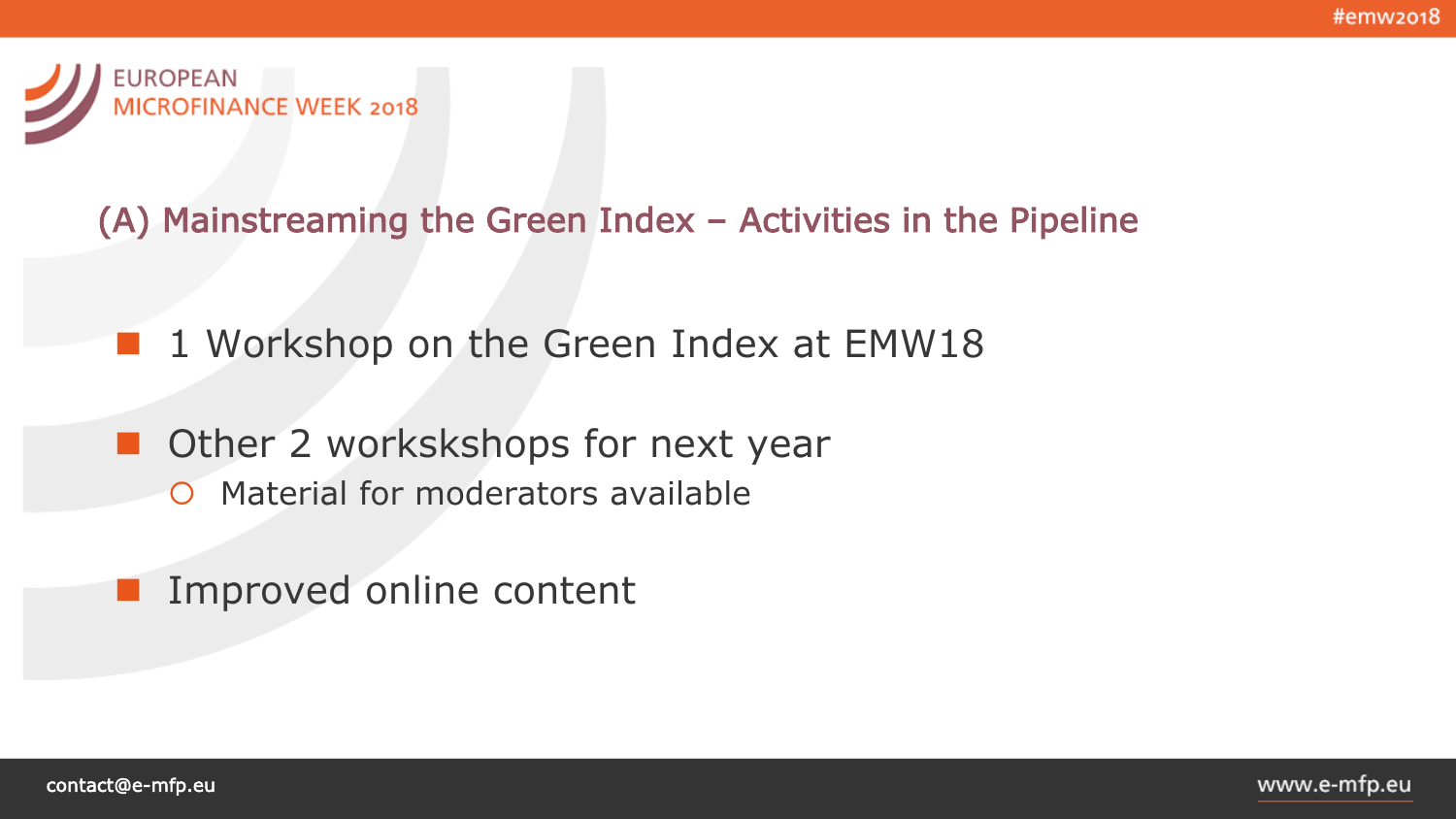

### (B) Collecting and sharing lessons learned from various business cases – Activities in the pipeline (1)

**Online case study library**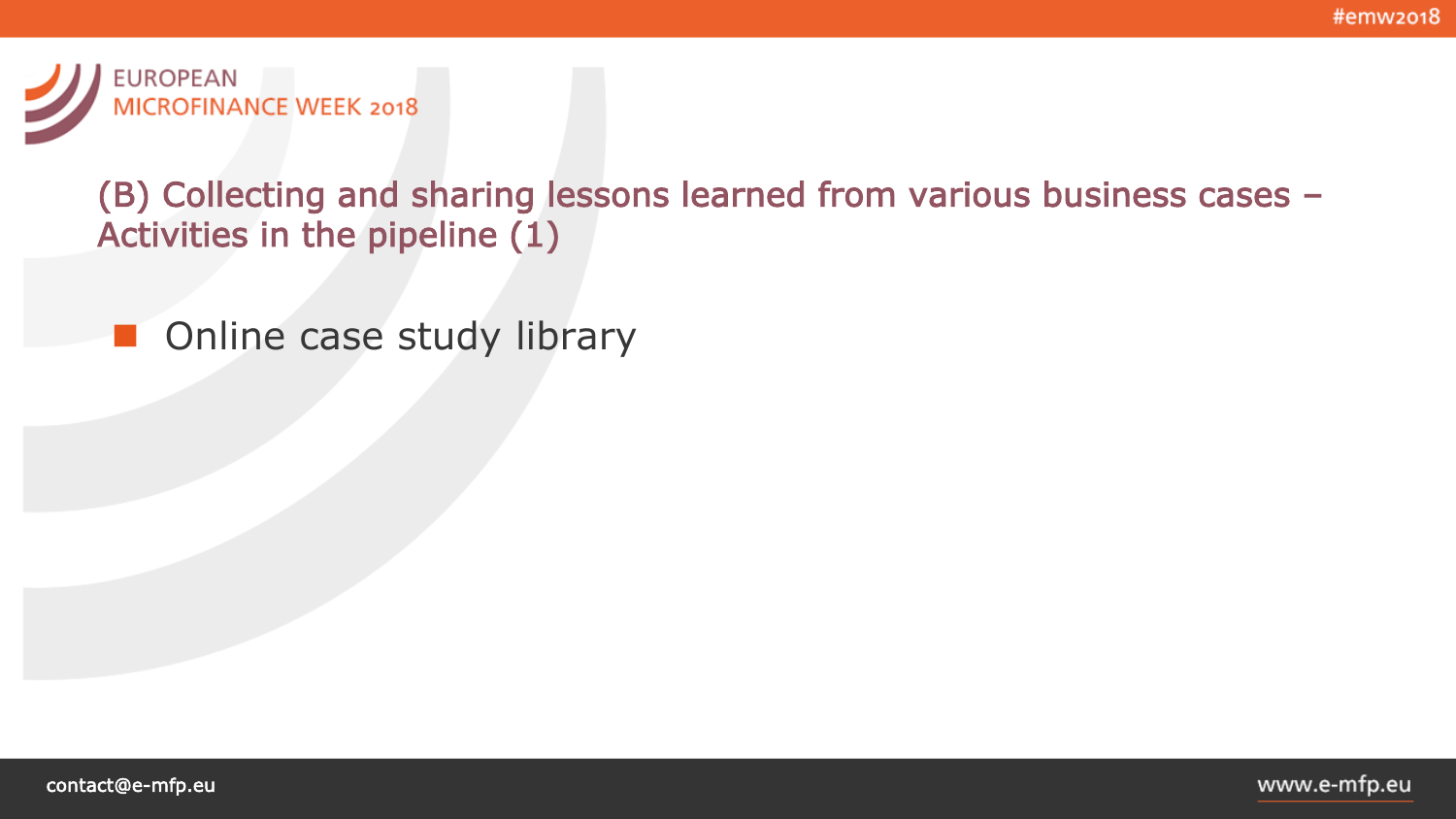

### (B) Collecting and sharing lessons learned from various business cases – Activities in the pipeline (2)

- 5-days Green Finance Study Tour
	- Get exposed to lessons learned and best practice cases
	- Improve operations
	- Increase awareness and market intelligence
	- O Networking opportunities

Selected market: Bangladesh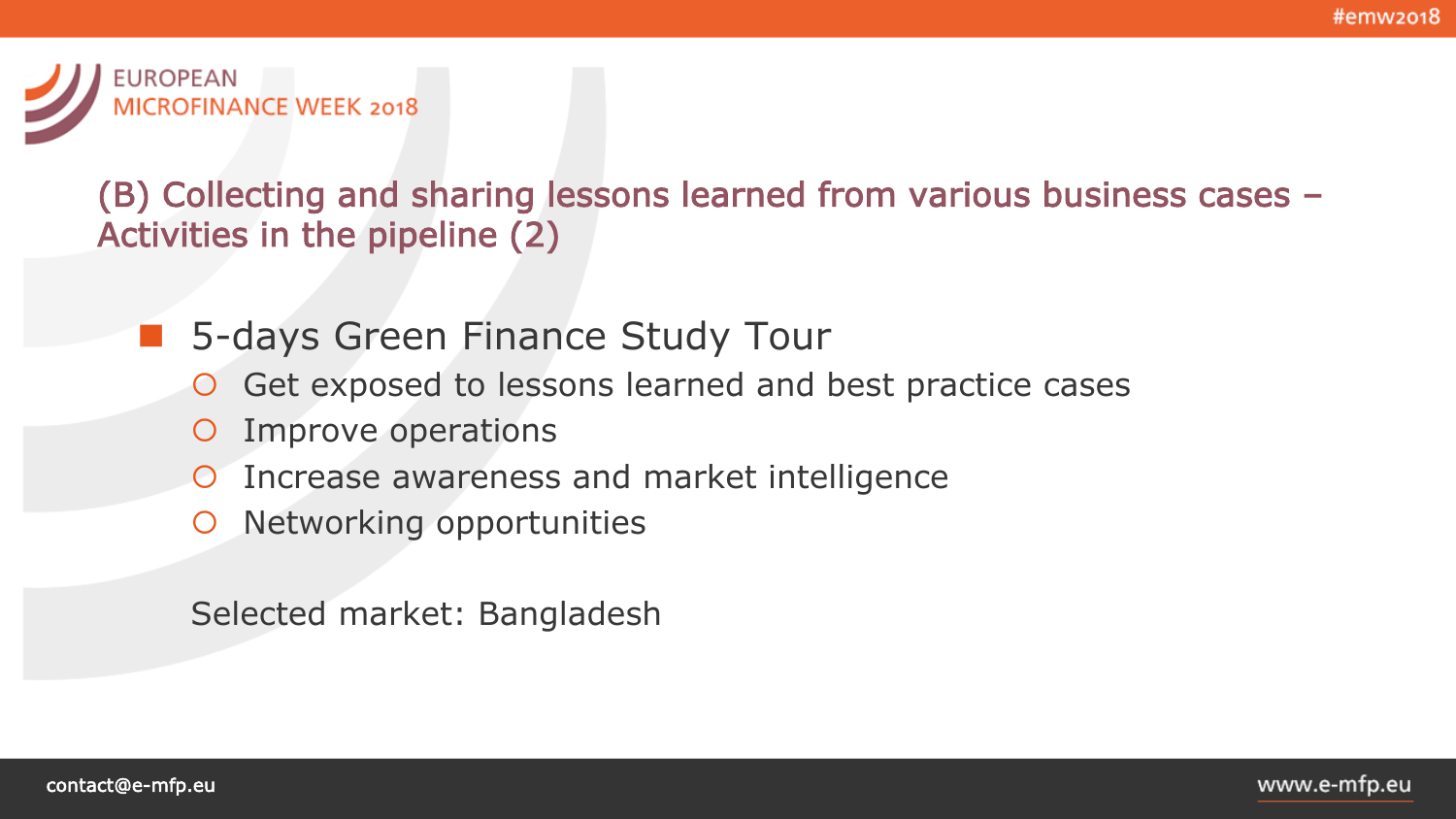

(C) Monitoring and building capacity on the latest trends in the Green Finance Sector - Conducted Activities

- **1** Workshop on Climate Risk in Paris
	- App for interactive exercise on climate risk assessment developed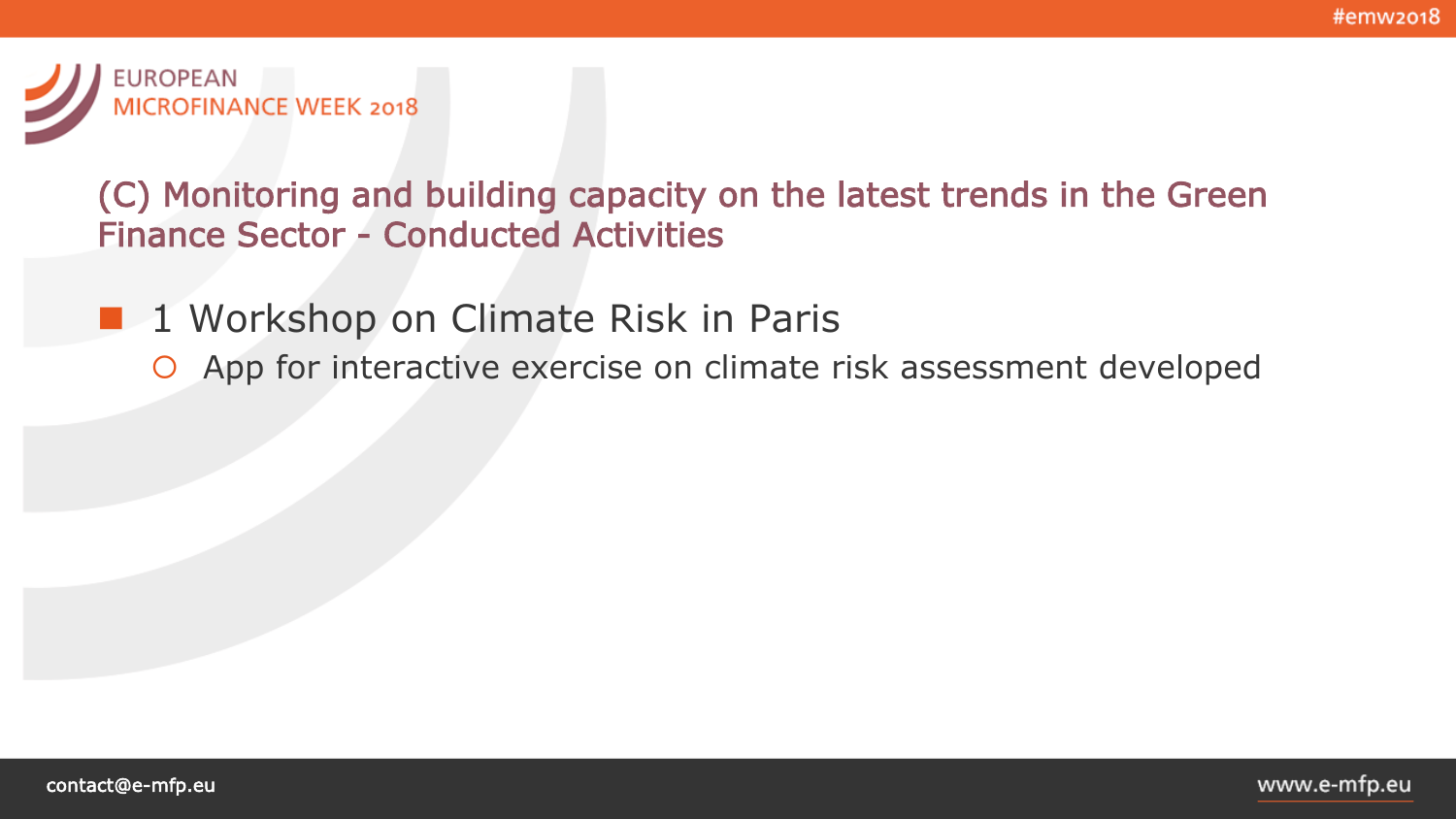

(C) Monitoring and building capacity on the latest trends in the Green Finance Sector - Activities in the Pipeline

- 1 Workshop on latest trends i.e. end-user climate risk and energy access assessment at EMW18
- Other 2 workskshops for next year
	- O Material for moderators available
	- Discussion Papers